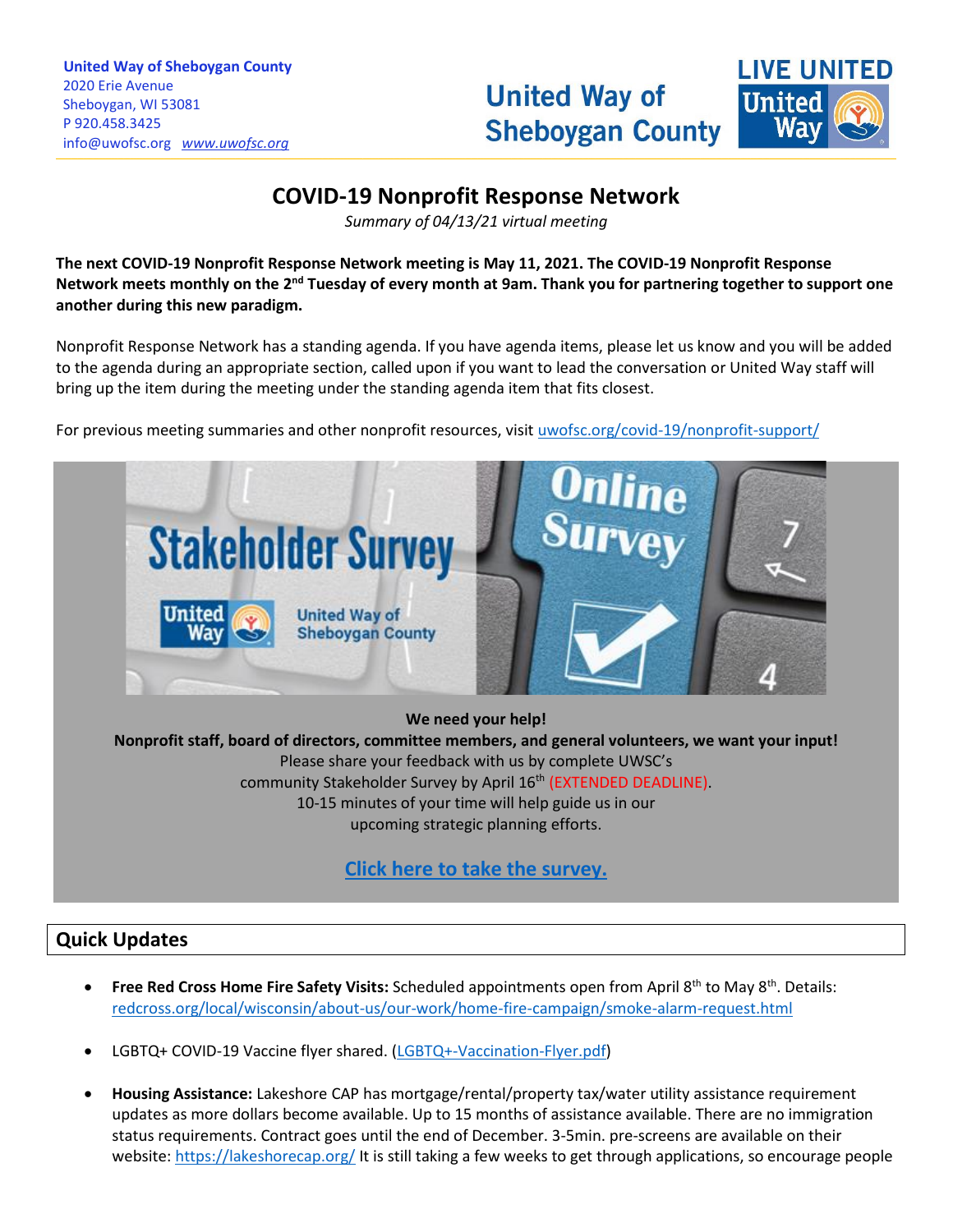## **United Way of Sheboygan County**



to reach out but also be patient. If they have documentation ready, then it could only take a few hours to process.

\_\_\_\_\_\_\_\_\_\_\_\_\_\_\_\_\_\_\_\_\_\_\_\_\_\_\_\_\_\_\_\_\_\_\_\_\_\_\_\_\_\_\_\_\_\_\_\_\_\_\_\_\_\_\_\_\_\_\_\_\_\_\_\_\_\_\_\_\_\_\_\_\_\_\_\_\_\_\_\_\_\_\_\_\_\_\_\_\_\_\_\_\_\_\_\_\_\_\_\_\_\_\_\_\_\_\_\_\_\_\_\_\_\_\_\_\_\_\_\_\_\_\_\_\_\_\_\_\_\_\_\_\_\_\_\_\_\_\_\_\_\_\_\_\_\_\_\_\_\_\_\_\_\_\_\_\_\_\_\_\_\_\_\_\_\_\_\_\_\_\_\_\_\_\_\_\_\_\_\_\_\_\_\_\_\_\_\_\_\_\_\_\_\_\_\_\_\_\_\_\_\_\_\_\_\_\_\_\_\_\_\_\_\_\_\_\_\_\_\_\_\_\_\_\_\_\_\_\_\_\_\_\_\_\_\_\_\_\_\_\_\_\_\_\_\_\_\_\_\_\_\_\_\_\_\_\_\_\_\_\_\_\_\_\_\_\_\_\_\_\_

- **Community Service Volunteer Locations Needed:** The county had a grant that provided them a consultant to connect to volunteer opportunities, which has ended recently. Jessica Bitter will now be coordinating the community service hours needed for youth and wanted to connect with as many organizations as she can to set up hours for the youth she works with. The youth are either on sanctions or court ordered, but she will have someone who can be there to supervise the youth during the volunteer hours. If an organization is willing to take the youth, they can contact Jessica directly at: [jessica.bitter@sheboygancounty.com.](mailto:jessica.bitter@sheboygancounty.com)
- **Lakeshore Community Job Fair committee is hosting their first Virtual Job Fair.** They will be able to connect about 70 employers from across Manitowoc and Sheboygan counties with job seekers everywhere through the Premier Virtual platform. This platform works best on Chrome and Firefox browsers and is mobile friendly. Job Seekers are asked to register by creating an account and uploading their resume for sharing with employers during the event. Visit<https://lakeshorecommunityjobfair.org/job-seekers/> to create your account (helpful tutorial link included) and see a list of registered employers and their open positions. Know an employer in Manitowoc or Sheboygan looking to fill positions, "booths" are still available at <http://manitowoc.chambermaster.com/events/details/lakeshore-community-virtual-job-fair-2021-15963> Registration is open through April 22nd. Questions? Reach out to Jolene Wilkens, Manitowoc and Sheboygan County Job Service, 920-930-6544, [Jolene.Wilkens@dwd.wisconsin.gov](mailto:Jolene.Wilkens@dwd.wisconsin.gov)

### **Volunteerism**

- **Next Volunteer Center Network meeting:** Wednesday, April 21 at 9:30 a.m. (this will then also open the second quarter radio spots and digital sign spots). Details here[: https://volunteersheboygan.galaxydigital.com/volunteer](https://volunteersheboygan.galaxydigital.com/volunteer-center-network-resources/)[center-network-resources/](https://volunteersheboygan.galaxydigital.com/volunteer-center-network-resources/) (Reach out to Gina for calendar invite and any agenda items - [gina@uwofsc.org.](mailto:gina@uwofsc.org))
- **Spirit of Sheboygan County Awards:** Spirit Awards will be announcing winners of each award the last week of April on UWSC's **[Facebook](https://www.facebook.com/unitedwaysheboygancounty)**, **[LinkedIn](https://www.linkedin.com/company/uwsc)**, **[Instagram](http://www.instagram.com/unitedwaysheboygancounty)**, and **[YouTube channel](https://www.youtube.com/channel/UCMSUzHJ5BWpyDyOsj4Z8uow)**! More information can be found on our website [\(https://uwofsc.org/news-and-events/2021-spirit-of-sheboygan-county-awards/\)](https://uwofsc.org/news-and-events/2021-spirit-of-sheboygan-county-awards/).
- **Volunteer Center updates and "how to's":** [Click here: volunteersheboygan.galaxydigital.com/volunteer-center](https://volunteersheboygan.galaxydigital.com/volunteer-center-network-resources/)[network-resources/](https://volunteersheboygan.galaxydigital.com/volunteer-center-network-resources/)
- **Volunteer Center Marketing Opportunities**: Second quarter sign-ups will open on April 21st. Details here: <https://volunteersheboygan.galaxydigital.com/volunteer-center-network-resources/>

#### **ACTION STEPS:**

**1.** Watch for updated radio spot and digital sign openings. Details here: <https://volunteersheboygan.galaxydigital.com/volunteer-center-network-resources/> **[Click here for information regarding the sign limitations.](https://uwofsc.org/assets/Uploads/Digital-Sign-Instructions.docx)**

#### **Open Discussion Regarding New Needs/Resources for Clients**

Hygiene Drive donations mostly sorted and counted for the agencies participating. If you need hygiene items for your clients, reach out to Emily Kunde [\(ekunde@wearefoundations.org\)](mailto:ekunde@wearefoundations.org).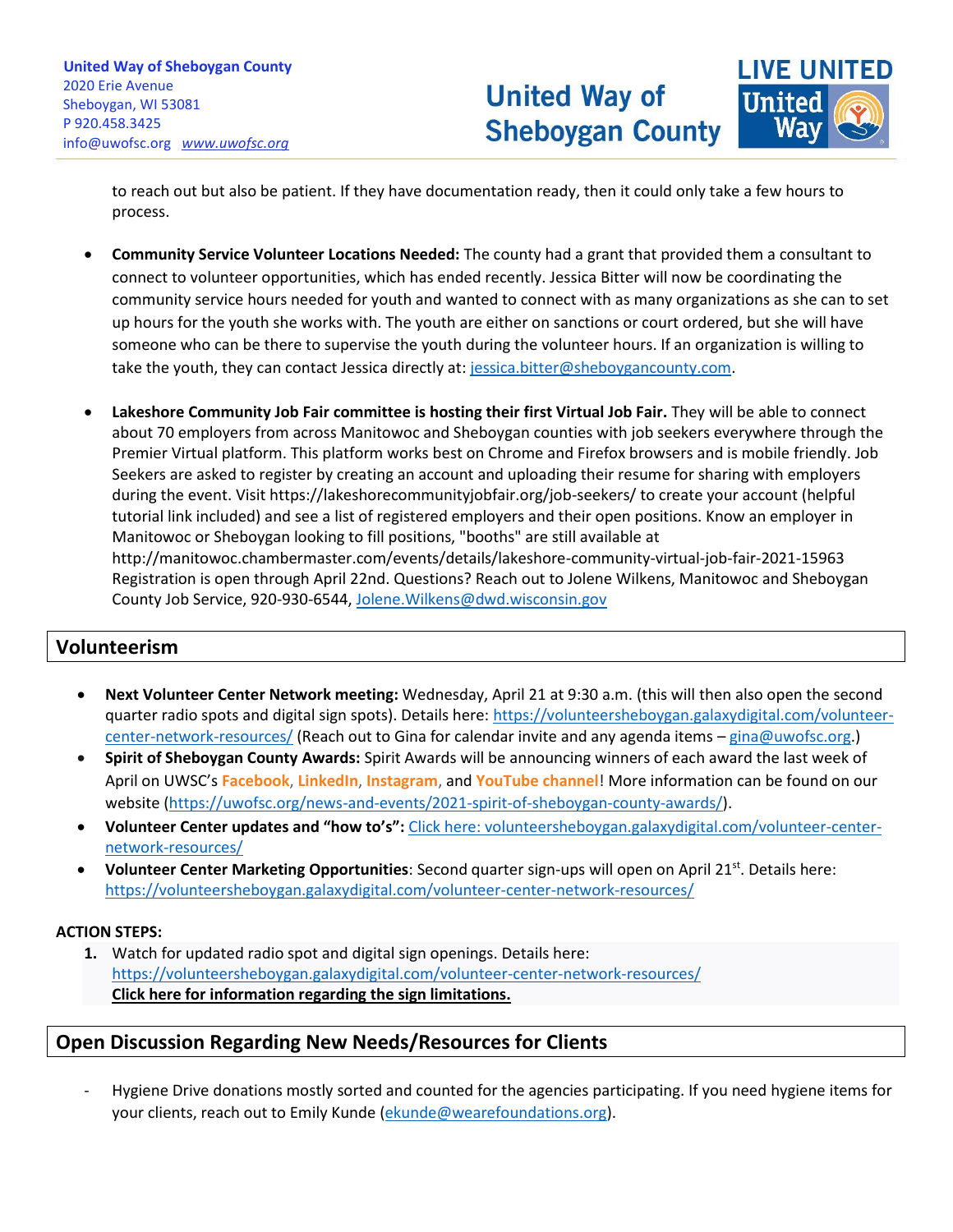

- Hand Sanitizer donation from Walmart needs to be distributed, reach out to Emily Kunde if you would like some. They are also looking for transportation. (Emily Kunde - [ekunde@wearefoundations.org\)](mailto:ekunde@wearefoundations.org).

\_\_\_\_\_\_\_\_\_\_\_\_\_\_\_\_\_\_\_\_\_\_\_\_\_\_\_\_\_\_\_\_\_\_\_\_\_\_\_\_\_\_\_\_\_\_\_\_\_\_\_\_\_\_\_\_\_\_\_\_\_\_\_\_\_\_\_\_\_\_\_\_\_\_\_\_\_\_\_\_\_\_\_\_\_\_\_\_\_\_\_\_\_\_\_\_\_\_\_\_\_\_\_\_\_\_\_\_\_\_\_\_\_\_\_\_\_\_\_\_\_\_\_\_\_\_\_\_\_\_\_\_\_\_\_\_\_\_\_\_\_\_\_\_\_\_\_\_\_\_\_\_\_\_\_\_\_\_\_\_\_\_\_\_\_\_\_\_\_\_\_\_\_\_\_\_\_\_\_\_\_\_\_\_\_\_\_\_\_\_\_\_\_\_\_\_\_\_\_\_\_\_\_\_\_\_\_\_\_\_\_\_\_\_\_\_\_\_\_\_\_\_\_\_\_\_\_\_\_\_\_\_\_\_\_\_\_\_\_\_\_\_\_\_\_\_\_\_\_\_\_\_\_\_\_\_\_\_\_\_\_\_\_\_\_\_\_\_\_\_\_

- Feminine hygiene kits are still available; reach out to Emily Kunde with what tampons or pads or both that you need. [ekunde@wearefoundations.org](mailto:ekunde@wearefoundations.org)
- Moratorium for utility bills is ending, so agencies should prepare for an increase in need. Lakeshore CAP & Salvation Army are resources to share with clients.
- SCIO is seeing an increase of homeless moms with children. Looking for housing for these families. Job Center and Lakeshore CAP information has been given to these families.
	- $\circ$  Suggestion was to reach out to the school district social workers as there are a few options for elementary school aged kids and their families. Another resource mentioned was Potter's Place through Hope Reformed Church.
- **COVID UPDATE:** Sheboygan County continues to have high COVID cases in addition to some of the new strands. Continue to remain cautious. 16+ can be vaccinated with large availability to schedule vaccinations! Working on ideas to get homebound community members vaccinated. **Sheboygan County Public Health Vaccination Hotline 920-395-9890**. Update from Jessica Busch.
- Hayat (Health Mart) Pharmacy to the left of the Sheboygan Festival has also had openings for appointments and seem to have flown under the radar a bit. Cammy there is very helpful. Address: 577 S Taylor Dr, Sheboygan, WI 53081 Phone: (920) 459-7467. In addition to personal provider networks.

#### **COVID-19 Outreach (from previous meeting)**

#### *Sheboygan County Public Health Vaccination Information*

- Vaccine Status Updates: [https://www.sheboygancounty.com/departments/departments-f-q/health-and-human](https://www.sheboygancounty.com/departments/departments-f-q/health-and-human-services/public-health/coronavirus-covid-19/vaccine)[services/public-health/coronavirus-covid-19/vaccine.](https://www.sheboygancounty.com/departments/departments-f-q/health-and-human-services/public-health/coronavirus-covid-19/vaccine)
- Sheboygan County Local Vaccination Update[: sheboygancounty.com/home/showpublisheddocument?id=15588.](https://www.sheboygancounty.com/home/showpublisheddocument?id=15588)
- Next Steps After Receiving COVID-19 Vaccination: [https://www.dhs.wisconsin.gov/publications/p02879.pdf.](https://www.dhs.wisconsin.gov/publications/p02879.pdf)
- If you have general vaccine questions please email them to [DHSCOVIDVaccinePublic@wi.gov.](mailto:DHSCOVIDVaccinePublic@wi.gov)
- DHS COVID-19 Vaccine page: [https://www.dhs.wisconsin.gov/covid-19/vaccine.htm.](https://www.dhs.wisconsin.gov/covid-19/vaccine.htm)
- Sheboygan County Local Vaccination Update[: sheboygancounty.com/home/showpublisheddocument?id=15588.](https://www.sheboygancounty.com/home/showpublisheddocument?id=15588)
- Use this link to register for their newsletter: [https://public.govdelivery.com/accounts/WIDHS/subscriber/new?topic\\_id=WIDHS\\_578.](https://public.govdelivery.com/accounts/WIDHS/subscriber/new?topic_id=WIDHS_578)

#### **Public Health Vaccine information:** 920-395-9890

There are discussions on vaccinated individuals that get the vaccine and wait a 2-week period can gather in larger groups.

**Prevea's website:** If you know someone who is eligible for vaccine but does not have internet access, they may call: 1- 833-344-4373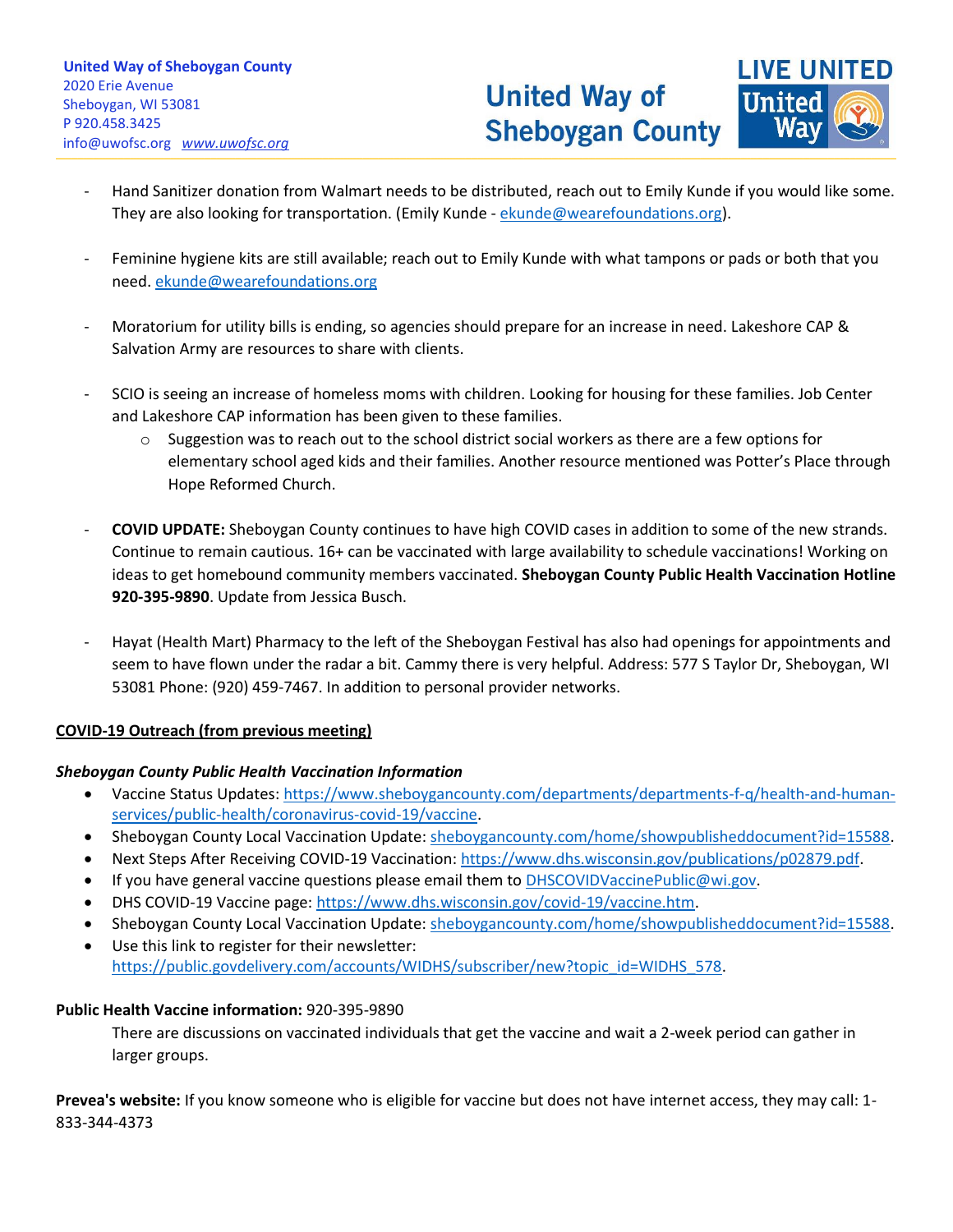

**LCHC:** Has limited vaccines but get them weekly. You may send people to this website [\(lakeshorechc.org/covid-19\)](https://www.lakeshorechc.org/covid-19) to get on a list or call our clinic - 920-783-6633 (Sheboygan). See their Facebook page for more information [\(facebook.com/LakeshoreCommunityHealthCare\)](https://www.facebook.com/LakeshoreCommunityHealthCare)

\_\_\_\_\_\_\_\_\_\_\_\_\_\_\_\_\_\_\_\_\_\_\_\_\_\_\_\_\_\_\_\_\_\_\_\_\_\_\_\_\_\_\_\_\_\_\_\_\_\_\_\_\_\_\_\_\_\_\_\_\_\_\_\_\_\_\_\_\_\_\_\_\_\_\_\_\_\_\_\_\_\_\_\_\_\_\_\_\_\_\_\_\_\_\_\_\_\_\_\_\_\_\_\_\_\_\_\_\_\_\_\_\_\_\_\_\_\_\_\_\_\_\_\_\_\_\_\_\_\_\_\_\_\_\_\_\_\_\_\_\_\_\_\_\_\_\_\_\_\_\_\_\_\_\_\_\_\_\_\_\_\_\_\_\_\_\_\_\_\_\_\_\_\_\_\_\_\_\_\_\_\_\_\_\_\_\_\_\_\_\_\_\_\_\_\_\_\_\_\_\_\_\_\_\_\_\_\_\_\_\_\_\_\_\_\_\_\_\_\_\_\_\_\_\_\_\_\_\_\_\_\_\_\_\_\_\_\_\_\_\_\_\_\_\_\_\_\_\_\_\_\_\_\_\_\_\_\_\_\_\_\_\_\_\_\_\_\_\_\_\_

The Sheboygan County Chamber + Public Health Sheboygan County Safe Restart calls every other week for businesses. It is open to all local businesses/organizations not just the chamber members. For immediate questions regarding COVID-19, contact our local public health department at 920-459-0321.

### **Community Resource Share/Collaborative Efforts**

- **Providing Access To Healing (PATH) Golf Day:** Increased mental health needs and this event is a great way to support youth mental health. Facebook event[: https://www.facebook.com/events/1248372568892683](https://www.facebook.com/events/1248372568892683)
- **RAYS** will be doing lots of activities this summer. Emily Kunde is looking for a Basketball Hoop and seeking prom/homecoming dresses for their smaller closet. Also, please throw away any old LSS RAYS brochures your agency may have and reach out to Emily if you would like replacements. *ekunde@wearefoundations.org*
- Boy Scouts scouting for food bags will be picked up April 17<sup>th</sup>. You can drop your bag off at Festival Foods as well.
- **City of Sheboygan's Affordable Housing Market Study Presentation** on April 14, 5:00 p.m. to 6:00 p.m. Attend by phone: 1-877-309-2073, access code: 287-465-141 Link:<https://global.gotomeeting.com/join/287465141>
- **Consumer Credit Conseling** Flyer Shared on classes coming up [\(Rent-Smart-and-ODHO.pdf\)](https://uwofsc.org/assets/Uploads/Rent-Smart-and-ODHO.pdf). Free Rent Smart Class on April 21<sup>st</sup> and FREE Homeownership Class on May 1<sup>st</sup>. Call to register: 1-800-350-CCCS
- **Dinner on Wheels event** Fundraiser for Meals On Wheels. Order by May 10 and then drive up on May 20 to pick it up.<https://www.freshmealsonwheels.org/events>
- **Meals On Wheels** looking for volunteers and will reach out to a few people chatting in the video chat  $\circled{c}$
- **Bridgeway Fundraiser** Virtual Spring Luncheon on May 8<sup>th</sup>[. www.sheboygancountyinterfaith.org/spring](http://www.sheboygancountyinterfaith.org/spring-luncheon)[luncheon](http://www.sheboygancountyinterfaith.org/spring-luncheon)
- **Habitat for Humanity Lakeside** Flyer shared for housing opportunity [\(3-24-21-Interested-in-Owning-a-Home-](https://uwofsc.org/assets/Uploads/Updated-3-24-21-Interested-in-Owning-a-Home-Flyer.pdf)[Flyer.pdf\)](https://uwofsc.org/assets/Uploads/Updated-3-24-21-Interested-in-Owning-a-Home-Flyer.pdf).
- **Joseph Project** Shared opportunity for clients job seeking. Their intake class and course is starting soon. Flyer shared [\(April flyer Joseph Project.pdf\)](April%20flyer%20Joseph%20Project.pdf). More information[: https://www.posc.church/jp](https://www.posc.church/jp) Contact[: Samuel.weber@sheboygancounty.com](mailto:Samuel.weber@sheboygancounty.com)